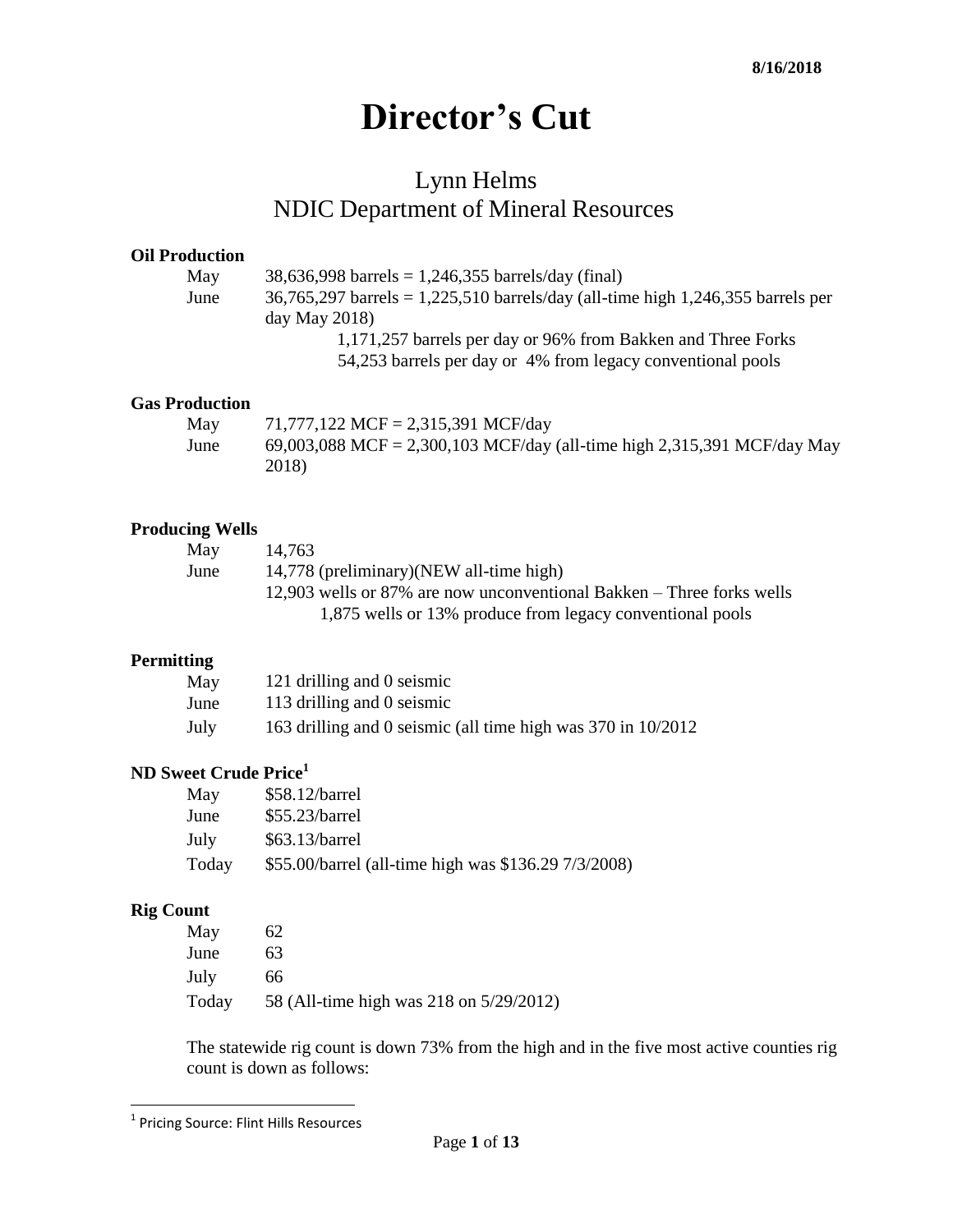Divide -100% (High was 3/2013) Dunn -63% (High was 6/2012) McKenzie -71% (High was 1/2014) Mountrail -76% (High was 6/2011) Williams -73% (High was 10/2014)

#### **Comments:**

The drilling rig count was up one from May to June, increased three from June to July, and is currently down eight from July to today. Operators have shifted from running the minimum number of rigs to incremental increases and decreases based on gas capture, completion crew availability, and oil price. Current operator plans are to add 1-5 more rigs in the third and fourth quarters of 2018 depending on workforce and infrastructure constraints.

The number of well completions has become variable again due to gas capture, workforce, and weather at 86(final) in April, 72 (final) in May, and 63 (preliminary) in June.

Oil price downside risk has diminished. OPEC approved a plan to increase production through the second half of 2018 to offset Venezuela's export collapse and US sanctions on Iran. Crude oil futures markets appear to anticipate supply and demand remaining in balance. US crude oil inventories remain approximately equal to the long term average.



In June there were six significant precipitation events, eleven days with wind speeds in excess of 35 mph (too high for completion work), and no days with temperatures below -10F.

Over 99% of drilling now targets the Bakken and Three Forks formations.

Estimated wells waiting on completion<sup>2</sup> is 993, up 38 from the end of May to the end of June. Estimated inactive well count<sup>3</sup> is 1,458, down 111 from the end of May to the end of June.

<sup>2</sup> The number of wells waiting on completions is an estimate on the part of the director based on idle well count and a typical five year average. Neither the State of North Dakota, nor any agency officer, or employee of the State of North Dakota warrants the accuracy or reliability of this product and shall not be held responsible for any losses caused by this product. Portions of the information may be incorrect or out of date. Any person or entity that relies on any information obtained from this product does so at his or her own risk.

 $\overline{\phantom{a}}$ 

<sup>3</sup> Includes all well types on IA and AB statuses.

IA= Inactive shut in >3 months and <12 months

AB= Abandoned (Shut in >12 months)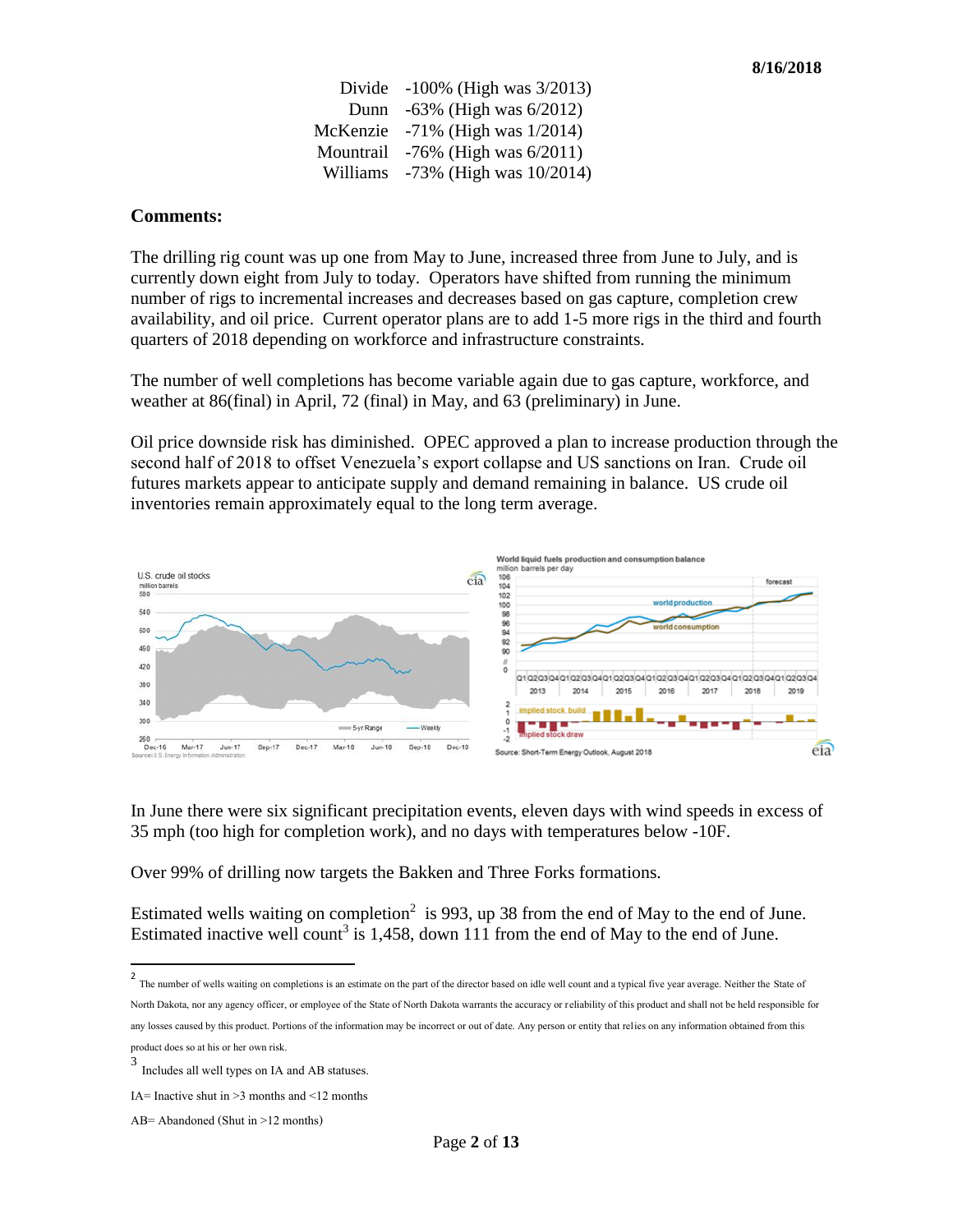Crude oil take away capacity including rail deliveries to coastal refineries is more than adequate.

Competition with the Permian and Anadarko shale oil plays for capital and workforce continue to limit drilling rig count. Utilization rate for rigs capable of 20,000+ feet is 50-60% and for shallow well rigs (7,000 feet or less) 30-40%.

Drilling permit activity decreased slightly from May to June then increased sharply from June to July, which is normal for this time of year. Operators continue to maintain a permit inventory that will accommodate varying oil prices for the next 12 months.

Rigs actively drilling on federal surface in the Dakota Prairie Grasslands decreased one to zero.

Activity on the Fort Berthold Reservation is as follows:

14 drilling rigs (2 on fee lands and 12 on trust lands) 258,378 barrels of oil per day (177,818 from trust lands & 80,560 from fee lands) 1,882 active wells (1,343 on trust lands & 539 on fee lands) 154 wells waiting on completion 241 approved drilling permits (151 on trust lands & 90 on fee lands) 3,698 potential future wells (3,103 on trust lands & 595 on fee lands)

Seismic activity is very slow. There are 3 surveys active, 0 recording, 2 NDIC reclamation projects, 0 remediating, 1 suspended, and 2 permitted.

US natural gas storage decreased to 20% below the five-year average indicating potential for price improvement in the future. North Dakota shallow gas exploration could be economic at future gas prices, but is not at the current price.

The price of natural gas delivered to Northern Border at Watford City is up \$0.02 at \$2.48/MCF. This results in current oil to gas price ratio of 22 to 1. The state wide percentage of gas flared decreased to 16.8%. The Tioga gas plant input was at 88% of capacity. The June Bakken capture percentage was 84% with the daily volume of gas flared from May to June down 733 MCFD to 388 million cubic feet per day. The historical high flared percent was 36% in 09/2011.

Gas capture statistics are as follows:

 $\overline{a}$ 

| Statewide         | 83% |
|-------------------|-----|
| Statewide Bakken  | 84% |
| Non-FBIR Bakken   | 85% |
| FBIR Bakken       | 79% |
| Trust FBIR Bakken | 77% |
| Fee $FBIR$        | 84% |

The Commission has established the following gas capture goals:

74% October 1, 2014 through December 31, 2014 77% January 1, 2015 through March 31, 2016 80% April 1, 2016 through October 31, 2016 85% November 1, 2016 through October 31, 2018 88% November 1, 2018 through October 31, 2020 91% Beginning November 1, 2020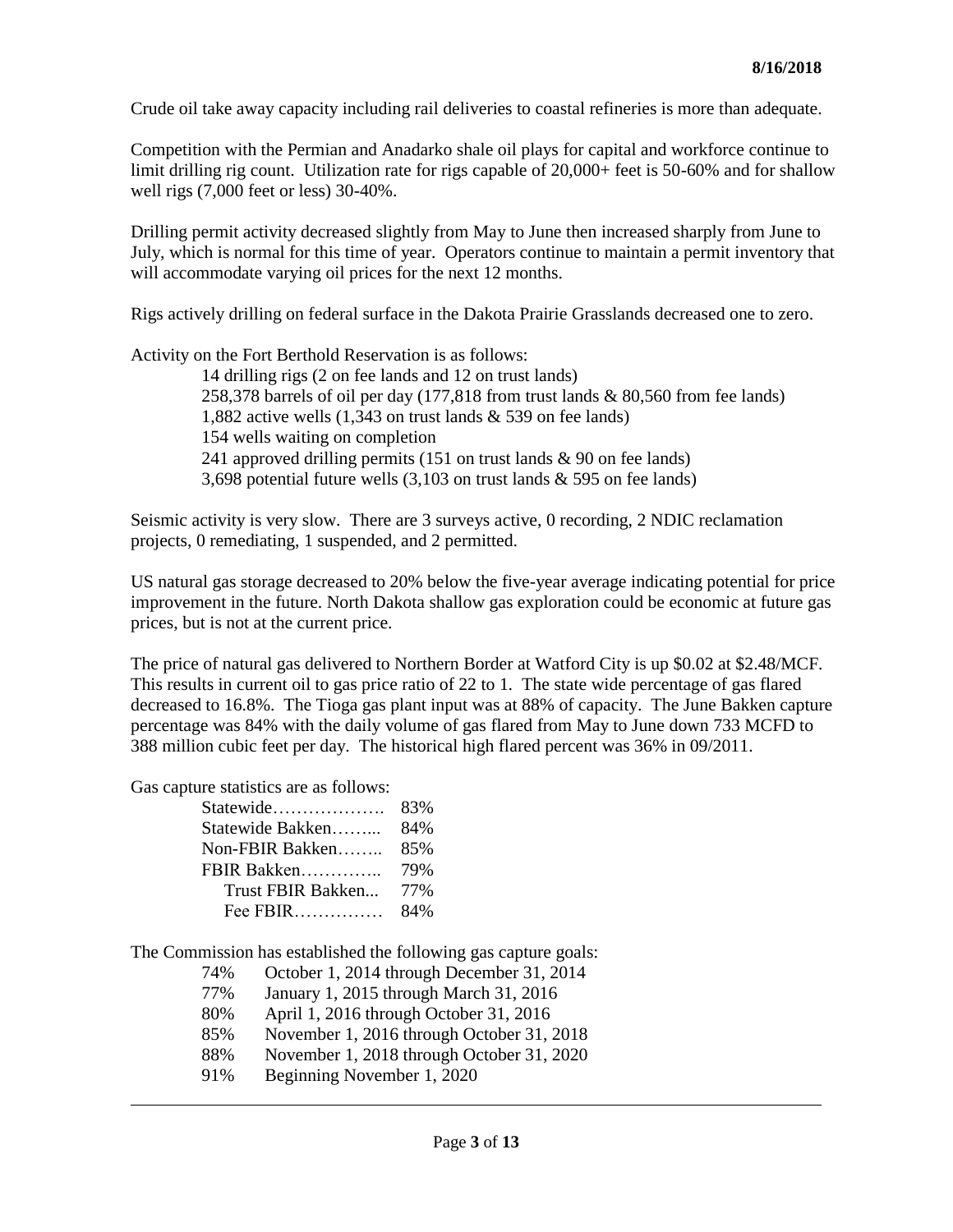**BIA** has published a new final rule to update the process for obtaining rights of way on Indian land. The rule was published 11/19/15 and became effective 12/21/15. The final rule can be found at [https://www.federalregister.gov/articles/2015/11/19/2015-28548/rights-of-way-on](https://www.federalregister.gov/articles/2015/11/19/2015-28548/rights-of-way-on-indian-land)[indian-land.](https://www.federalregister.gov/articles/2015/11/19/2015-28548/rights-of-way-on-indian-land) On 3/11/16, the Western Energy Alliance filed a complaint and motion for a temporary restraining order and/or a preliminary injunction. On 4/19/16, the US District court for the District of North Dakota issued an order denying the motion for a preliminary injunction. Secretary Zinke has expressed interest in revising right of way rules to simplify and speed up the process.

**BLM** on 6/6/18 BLM published Information Bulletin No. 2018-061 to remind BLM offices of the existing procedures for streamlining NEPA review under applicable statutes, regulations, and guidance and to encourage BLM offices to use these tools consistently and effectively. These tools include: (1) Determinations of NEPA Adequacy (DNAs), (2) statutory and administrative CXs, and (3) oil and gas field-wide programmatic NEPA analyses based on reasonable foreseeable development scenarios that can be used to expedite compliance with NEPA at the APD stage. This IB is a significant step in the right direction for North Dakota oil and gas operators. North Dakota continues to support current legislation in congress and BLM rule making that will further streamline NEPA review and permitting. The IB can be viewed at [https://www.blm.gov/policy/ib-2018-061.](https://www.blm.gov/policy/ib-2018-061)

**BLM** on 6/12/18 BLM published Permanent Instruction Memorandum No. 2018-014 to establish policies and procedures for processing Federal Applications for Permit to Drill (APD) proposing to drill into and produce leased Federal minerals from well pads on entirely non-Federal locations. This IM is a significant step in the right direction for North Dakota property owners, but falls short of the recognition that production of federal minerals from a horizontal well located on state or private surface should not be treated as a major federal action. The IM can be viewed at [https://www.blm.gov/policy/pim-2018-014.](https://www.blm.gov/policy/pim-2018-014)

**BLM** published a new final rule 43 CFR Parts 3100, 3160 and 3170 to update and replace its regulations on venting and flaring of natural gas effective 1/17/16. The final rule can be viewed online at [https://www.blm.gov/programs/energy-and-minerals/oil-and-gas/operations-and](https://www.blm.gov/programs/energy-and-minerals/oil-and-gas/operations-and-production/methane-and-waste-prevention-rule)[production/methane-and-waste-prevention-rule.](https://www.blm.gov/programs/energy-and-minerals/oil-and-gas/operations-and-production/methane-and-waste-prevention-rule) North Dakota, Wyoming, Montana, Western Energy Alliance, and IPAA filed for a preliminary injunction to prevent the rule going into effect until the case is settled. A hearing in Casper, Wyoming was held 1/6/17. On 1/16/17 the court denied all of the petitioners' motions for preliminary injunctions. **On 2/3/17 the US House of Representatives voted 221-191 to approve a Congressional Review Act resolution against the rule.** On 3/28/17 President Trump issued an executive order which in part directs "The Secretary of the Interior shall review the following final rules, and any rules and guidance issued pursuant to them, for consistency with the policy set forth in section 1 of this order and, if appropriate, shall, as soon as practicable, suspend, revise, or rescind the guidance, or publish for notice and comment proposed rules suspending, revising, or rescinding those rules:". This rule is included in the list as item (iv). North Dakota plans to continue active participation in the litigation of this rule until the BLM takes final action eliminating the rule. **On 5/10/17 the Senate voted 51 to 49 against the CRA, allowing the rule to remain in effect.** On 6/27/17 U.S. D. Ct. Judge Skavdahl granted BLM's motion to extend the merits briefing schedule by 90 days, based on BLM's APA 705 stay and BLM's representations regarding its plans to reconsider the VF Rule. Opening briefs were filed 7/3/17. On 7/5/17 California and New Mexico sued BLM in the U.S. District Court for the Northern District of California, seeking a declaratory judgement that BLM's APA 705 stay was illegal and vacating the stay. The relief they request would vacate the stay of the January 2018 compliance et al deadlines, bringing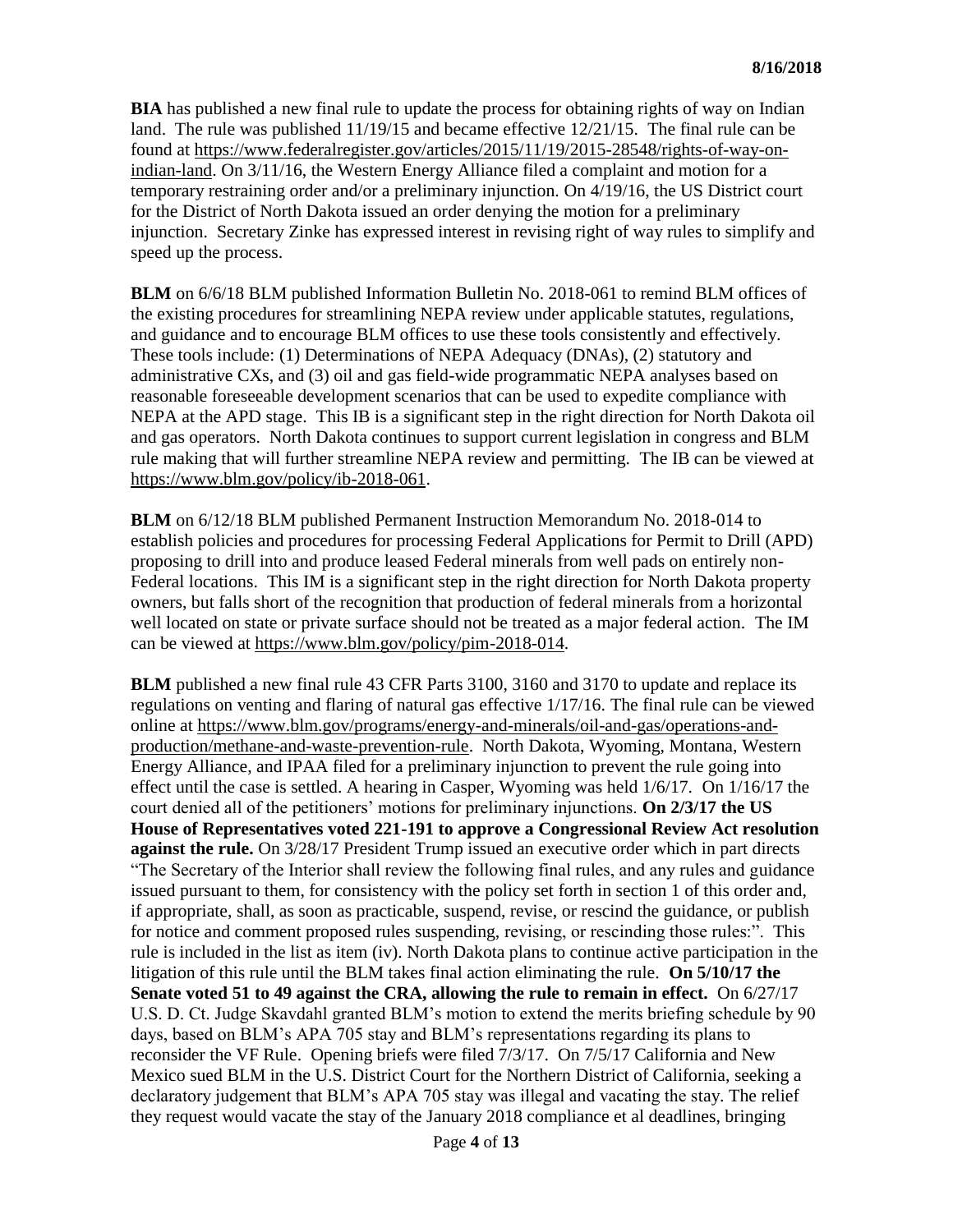#### **8/16/2018**

them all back into force. BLM officials encouraged North Dakota to intervene. On 7/12/17 a group of NGOs including the Fort Berthold Protectors of Water and Earth Rights filed a separate suit against the BLM in federal court in the U.S. District Court for the Northern District of California, seeking a declaratory judgement that BLM's APA 705 stay was illegal and vacating the stay. California and New Mexico, along with various environmental groups, have challenged BLM's stay in the Northern District of California, and filed a motion for summary judgment on 7/26/17. On 8/24/17 North Dakota filed a response supporting BLM's motion, a motion to intervene, and a motion to change venue to Wyoming in an attempt to prevent all of the litigation regarding the timing of the Flaring Rule, including the future rulemakings further extending compliance deadlines that BLM has stated that it intends to publish, could end up in front of the magistrate judge in the Northern District of California instead of Judge Skavdahl in Wyoming. On 10/04/17 the federal magistrate judge in the Northern District of California granted the summary judgement motion by California, New Mexico, and several NGOs throwing out BLM's administrative and temporary postponement of several of the future rules compliance dates/obligations. On 10/05/17 the BLM issued a Federal Register Notice for a proposed rule that if finalized will delay certain requirements of the BLM Rule until January 17, 2019. North Dakota submitted comments to (1) support BLM's decision to delay certain compliance requirements and (2) continue to make the record that BLM exceeded its authority to promulgate the rule in the first place with particular emphasis on the specific/unique North Dakota considerations at issue. NDIC comments are available at [http://www.nd.gov/ndic/ic](http://www.nd.gov/ndic/ic-press/dmr-blm-comments17-11.pdf)[press/dmr-blm-comments17-11.pdf.](http://www.nd.gov/ndic/ic-press/dmr-blm-comments17-11.pdf) BLM, the states of CA & NM, and the NGOs supporting the current final rule were granted an extension to file response briefs to December  $11<sup>th</sup>$  in the WY court. Oral arguments are scheduled on December  $18<sup>th</sup>$ . Judge Skavdahl has indicated he wishes to decide the merits of this case before the major compliance requirements of the current final rule take effect in January of 2018. On 11/29/17 North Dakota filed a response to industry petitioner's motion for a preliminary injunction supporting a preliminary or permanent injunction. On  $12/4/17$  USDOJ petitioned the 9<sup>th</sup> US Judicial Circuit Court in San Francisco to review and overturn the Northern District of California court's November decision ordering the US Bureau of Land Management to make oil and gas producers comply with the methane emissions requirements while the rules are being reviewed. Briefs in favor of the industry preliminary injunction motion are due on 12/18/17 and briefs responding to BLM's motion to stay the litigation are due on 1/5/18. On 12/7/17 BLM published a rule in the Federal Register delaying the methane regulation until January 2019, saying the previous rule is overly burdensome to industry. Officials said the delay will allow the federal Bureau of Land Management time to review the earlier rule while avoiding tens of millions of dollars in compliance costs to industry that may turn out to be unnecessary. On 12/19/17 BLM was sued by California, New Mexico, and a large group of NGOs in the Northern District of California federal court over the 12/7/17 rule extending certain compliance dates in BLM's 2016 Rule. The complaint requests that BLM's extension rule be set aside and the provisions it relates to reinstated. On 12/26/17 BLM filed a motion seeking to stay the litigation in the U.S. District Court case in WY and to vacate the January 5 briefing deadline, a motion in which the industry trade associations and Montana and Wyoming joined. North Dakota and Texas filed a short response on 12/27/17 asking the Court to deny the motion or allow until 1/12/18 to fully respond to BLM's holiday week motion. On 12/29/17 the Wyoming district court granted BLM's motion to stay the 2016 Rule challenge litigation. On 2/22/18 BLM published a new rule proposal to revise the 2016 final Waste Prevention Rule (also known as the venting and flaring rule). The proposed rule would eliminate duplicative regulatory requirements and reestablish long-standing requirements that the 2016 final rule sought to replace. While the proposed rule is open for public comment generally, the Federal Register notice specifically requests comment on ways that the BLM can reduce the waste of gas by incentivizing the capture, reinjection, or beneficial use of the gas. Public comments on this proposed rule were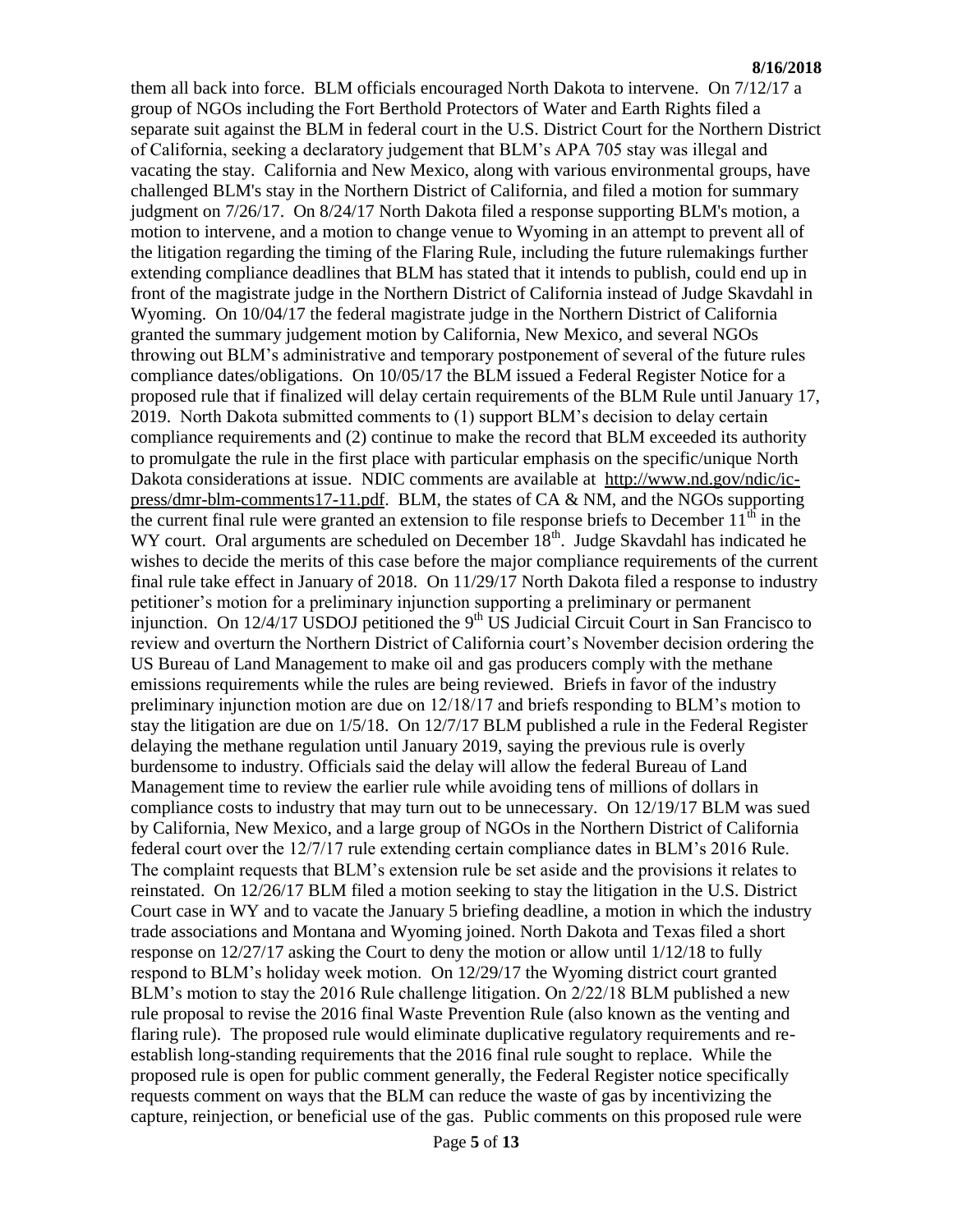due to the BLM on or before 4/23/18. NDIC comments can be viewed at [http://www.nd.gov/ndic/ic-press/blm%20comments%20180417.pdf.](http://www.nd.gov/ndic/ic-press/blm%20comments%20180417.pdf) On 2/22/18 Judge Orrick in the Northern District of California entered a preliminary injunction against the BLM's "Suspension Rule" which suspended for one year certain compliance deadlines in BLM's Venting and Fairing Rule. Judge Orrick also denied North Dakota's motion to transfer the case to the District of Wyoming where Judge Skavdahl had stayed the original rule on the grounds that parties were protected by the Suspension Rule. The immediate effect of this decision was to reinstate the BLM Venting and Fairing Rule in full, along with compliance deadlines that became effective January 17, 2018, and remove the protections relied upon by Judge Skavdahl the District of Wyoming case. On 3/7/18 U.S. District Court Judge Skavdahl granted the North Dakota/Texas Motion to lift the stay in the challenge to the BLM's Venting & Flaring Rule. The California Court explicitly adopted North Dakota's central position in intervention - stating that "I express no judgment whatsoever in this opinion on the merits of the [V&F] Rule," showing great deference to Judge Skavdahl and the existing case in his Court and rejecting the California, NM, and NGOs request to uphold the V&F Rule. Judge Skavdahl's Lift Stay Order gives BLM until March 14 to file its response to North Dakota/Texas, as well as to the motions filed by Wyoming/Montana and Industry, with reply briefs due March 21. Wyoming/Montana are seeking a partial stay of the VF Rule under Section 705, and Industry is seeking a partial Preliminary Injunction of the Rule. On 4/4/18 U.S. District Judge Skavdahl issued an order granting Wyoming's request for a partial stay of the Rule under Section 705 of the APA. The Court's limited Stay Order provides immediate relief to industry, but the balance of the Rule, including BLM's unlawful exercise of authority over State and private mineral interests through an over-inclusive application of communitization remains. The Court denied the North Dakota/Texas motion to move forward to complete briefing on the merits, and also denied industry's motion for a preliminary injunction. The Court expressed frustration with " the administrative dysfunction" reflected by this case as it ping-pongs between the District Courts of Wyoming and the N.D. of CA and BLM's various attempts to delay, rescind or replace the Rule, concluding that "going forward on the merits at this point remains a waste of judicial resources and disregards prudential ripeness concerns." On 4/5/18 15 NGOs filed a Notice of Appeal with the 10th Circuit. California & New Mexico followed suit on 4/5/18 and have now also filed an appeal with the 10th Circuit.

**BLM** revised final regulations for hydraulic fracturing on federal and Indian lands were published in the CFR on 3/26/15 and they were scheduled to go into effect 6/24/15. North Dakota, Colorado, Utah, Wyoming, Western Energy Alliance, and IPAA filed for a preliminary injunction to prevent the rules going into effect until the case is settled. Following a lengthy hearing in Casper, Wyoming on 6/23/15, the court issued a stay on the rules. On 9/30/15 the court granted a preliminary injunction, preventing the rules from being enforced until litigation on the rule is final. The  $10<sup>th</sup>$  Circuit Court of Appeals issued an order  $3/10/16$  denying the industry alternative motion for a stay. On 6/21/16 the court found the rule to be unlawful and ordered it set aside. The plaintiffs filed a motion with the US Court of Appeals for the Tenth Circuit to dismiss the appeal of the preliminary injunction. The Department of Justice on behalf of the BLM and the intervening environmental groups filed an appeal of the decision on the rule and oppose the motion to dismiss the appeal of the preliminary injunction. The North Dakota Response Brief to the US Court of Appeals for the Tenth Circuit was filed 9/15/16. NDIC comments on the rule can be found at [http://www.nd.gov/ndic/ic-press/BLM-comments-](http://www.nd.gov/ndic/ic-press/BLM-comments-120625.pdf)[120625.pdf.](http://www.nd.gov/ndic/ic-press/BLM-comments-120625.pdf) On 3/28/17 President Trump issued an executive order which in part directs "The Secretary of the Interior shall review the following final rules, and any rules and guidance issued pursuant to them, for consistency with the policy set forth in section 1 of this order and, if appropriate, shall, as soon as practicable, suspend, revise, or rescind the guidance, or publish for notice and comment proposed rules suspending, revising, or rescinding those rules". This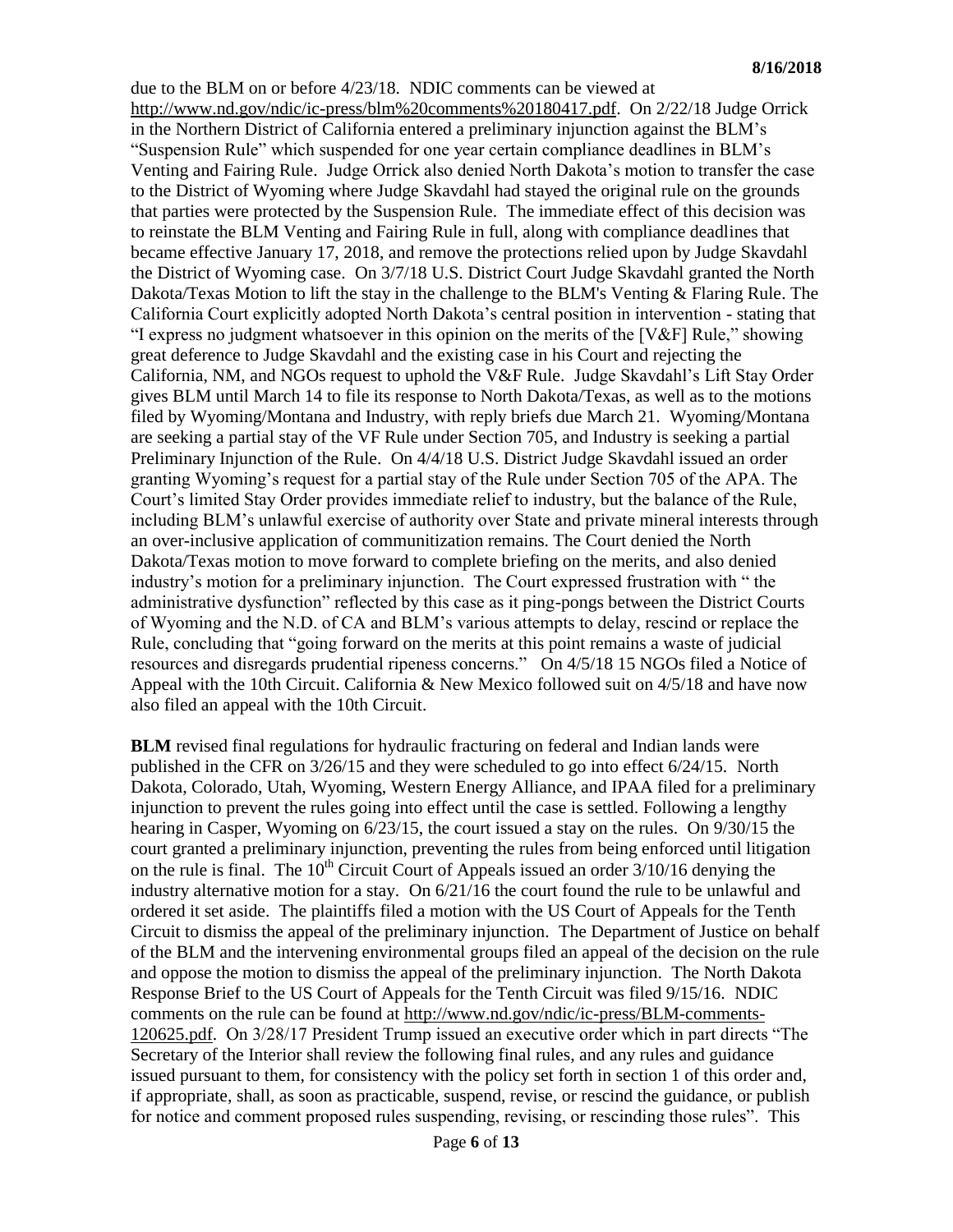rule is included in the list as item (i). On 5/4/2017 BLM filed a request asking the court to hold the appeal in abeyance as it will "soon" initiate a rulemaking process to revise or rescind the 2015 Rule, that it had the authority to issue the Rule, but conceding that the Rule does not reflect BLM's current priorities or policies, as reflected in certain recent Presidential Executive Orders. After the BLM submitted its filings the 10th Circuit Court Appeals immediately directed the petitioners (including North Dakota) and the intervenors to file briefs by 6/5/17 to respond to BLM's position. Two amicus groups that submitted merits briefs (the law school professors and former DOI officials) filed supplemental amicus briefs on the questions posed by the Court following the change of Administrations. The Court's Supplemental Order authorized the filing of these additional amicus briefs. Both briefs seek to capitalize on the BLM's continued insistence that it had the authority to issue the Rule (but concede that the 2015 HF Rule does not reflect BLM's current priorities or policies as reflected in certain recent Presidential Executive Orders). The two amicus groups solicit the Court to rule on the merits of the BLM and NGO appeals and to overturn the District Court decision, actually asking the Court to issue an advisory opinion on the BLM's authority. In addition to addressing the NGO arguments, North Dakota will respond to these two briefs in the context that all three parties are asking the Court to do what it is prohibited from doing by Article III of the U.S. Constitution. North Dakota filed a response brief 6/20/17 in support of the BLM action to put the rule in abeyance and take final action vacating the rule. Oral arguments before the  $10<sup>th</sup>$ Circuit took place 7/27/17. A recording of the oral arguments is now available on the home page of the court's website [http://www.ca10.uscourts.gov.](https://urldefense.proofpoint.com/v2/url?u=http-3A__www.ca10.uscourts.gov&d=DwMGaQ&c=2s2mvbfY0UoSKkl6_Ol9wg&r=-wqsZnBxny594KY8HeElow&m=Ul_VtJUX6iW5pvHjCcBxUWtskC0F4Dhry3sPtcEHvCw&s=laRHiLDv5w8otcQWQjpn82WMieoB2AZ-Q4M1LFQPL5s&e=) NDIC filed comments supporting BLM's rescission of the rule that can be found at [http://www.nd.gov/ndic/ic-press/dmr-blm](http://www.nd.gov/ndic/ic-press/dmr-blm-comment17-9.pdf)[comment17-9.pdf.](http://www.nd.gov/ndic/ic-press/dmr-blm-comment17-9.pdf) On 09/21/17 the 10th Circuit issued a split (2-1) decision to dismiss the appeals as prudentially unripe, vacate the district court's judgment invalidating the rule, and remand with instructions to dismiss the underlying action without prejudice. Appellees State of North Dakota, State of Colorado, State of Utah, and State of Wyoming's filed a Petition for Panel Rehearing And/Or Request for En Banc Determination on 11/03/17. On 11/06/17 the court ordered the appellants to file a response to the Petition on or before 11/20/2017. The En Banc rehearing request was denied. The  $10<sup>th</sup>$  circuit court has not yet issued its mandate ending the current round of litigation in the Wyoming District court. The Ute tribe filed a motion on 1/12/18 asking the court to dismiss the appeals as moot based on the publication of the rescission rule and leave the WY court decision to vacate the rule in place. The court ordered the DOJ and BLM to file a response by 1/22/18. On 12/29/17 BLM published a final rule rescinding the 2015 Hydraulic Fracturing rules with 2 exceptions 1) the rule does not restore language requiring pre-approval of non-routine hydraulic fracturing operations and 2) the rule does not rescind changes to 43 CFR 3160 due to other rules published between 3/26/15 and 12/29/17 (electronic filing and venting & flaring rules). On 2/7/18 North Dakota filed a reply in support of its motion to dismiss the original rule appeal as moot pursuant to Federal Rule of Appellate Procedure 27(a)(4), and request that the Court should not issue the mandate, nor vacate the District Court's judgment based on two new and important developments: (1) on December 29, 2017, the Bureau of Land Management (BLM) promulgated a final rule rescinding the Hydraulic Fracturing Rule ("HF Rule"), and (2) on January 24, 2018, the Citizen Group Intervenors challenged the repeal of the HF Rule ("HF Repeal Rule") in the U.S. District Court for the Northern District of California.

**BLM** has published the North Dakota Greater Sage-Grouse Proposed Resource Management Plan Amendment and Final EIS. NDIC is evaluating whether the state needs to intervene in the lawsuit filed by Western Energy Alliance challenging the final plan. Information on the plan and EIS can be found at the following web addresses: [https://www.blm.gov/epl-front](https://www.blm.gov/epl-front-office/eplanning/planAndProjectSite.do?methodName=dispatchToPatternPage¤tPageId=48797)[office/eplanning/planAndProjectSite.do?methodName=dispatchToPatternPage&currentPageId=](https://www.blm.gov/epl-front-office/eplanning/planAndProjectSite.do?methodName=dispatchToPatternPage¤tPageId=48797) [48797.](https://www.blm.gov/epl-front-office/eplanning/planAndProjectSite.do?methodName=dispatchToPatternPage¤tPageId=48797) On 6/7/17 Secretary Zinke issued Secretarial Order 3353 to establish an internal review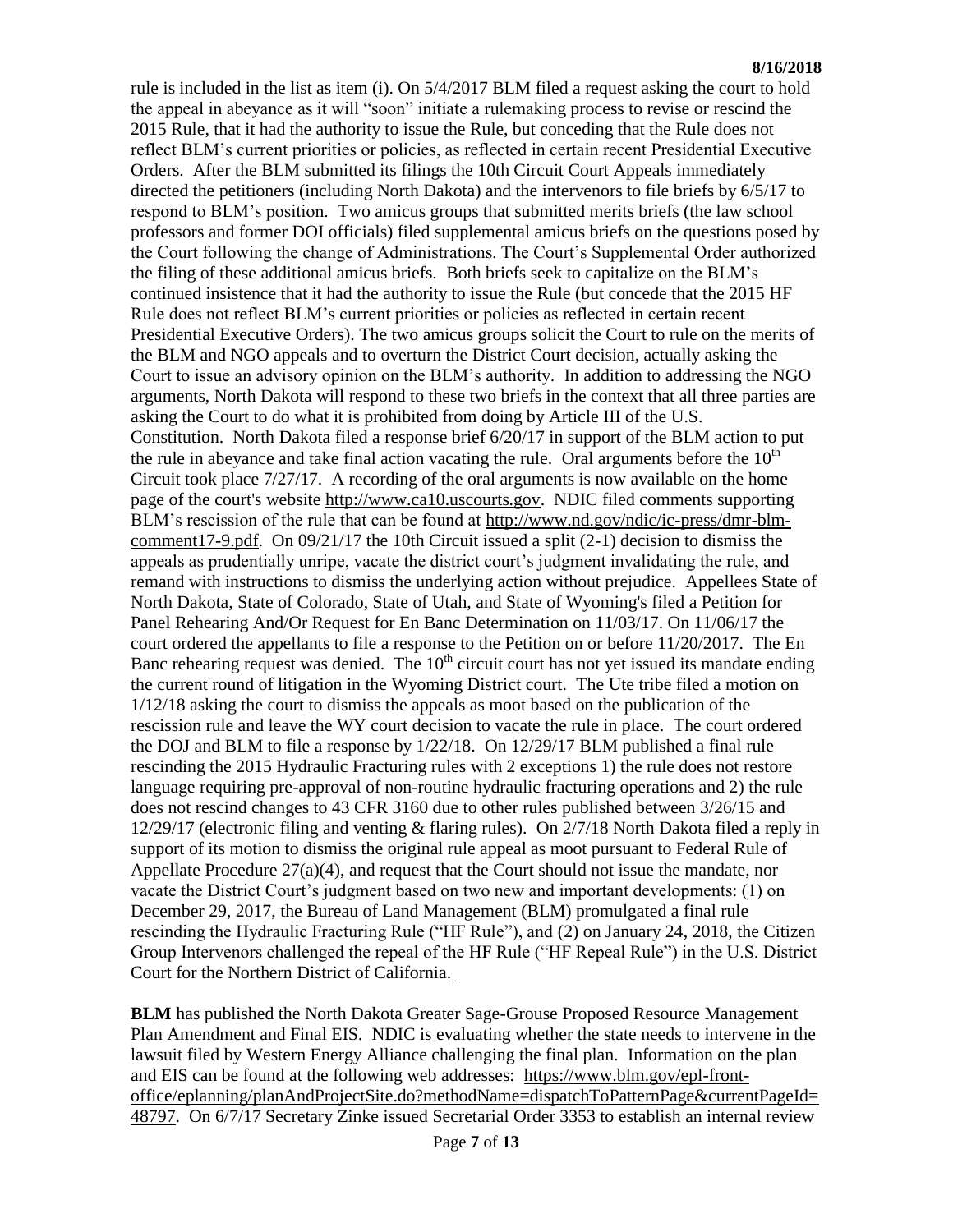team that, among other things, evaluated both federal sage-grouse plans and state plans and programs to ensure they are complementary and explored possible plan modifications with local economic growth and job creation in mind. On 8/10/17 Secretary of the Interior Ryan Zinke received a report from the Department of the Interior Sage-Grouse Review Team (DOI Team) regarding possible plan and policy modifications to complement state efforts to improve Greater Sage-Grouse conservation and economic development on public lands. The report is the final product required by Secretarial Order 3353 "Greater Sage-Grouse Conservation and Cooperation with Western States". The report, the cover letter from the Bureau of Land Management to the Secretary, and the memo from Secretary Zinke to Deputy Secretary David Bernhardt are available at

[https://www.doi.gov/sites/doi.gov/files/uploads/so3353\\_memo\\_coverletter\\_report\\_080717.pdf.](https://www.doi.gov/sites/doi.gov/files/uploads/so3353_memo_coverletter_report_080717.pdf) NDIC is evaluating whether the state needs to comment or intervene in the lawsuit filed by Western Energy Alliance challenging the final plan. The U.S. District Court for the District of Nevada ruled in March 2017 that the BLM failed to adequately evaluate the designation of Sagebrush Focal Areas in its 2015 greater sage-grouse plan amendment for Nevada. In order to comply with the court's order and to address issues raised by various interested parties, and to consider recommendations in the November 4, 2017 report prepared by the Department of the Interior's Greater Sage-Grouse Review Team in Response to Secretary's Order 3353 (SO 3353), the BLM intends to consider amending these plans. The BLM published a notice that initiates the public scoping process for RMP amendment(s) with associated NEPA document(s). The notice can be found at [https://www.federalregister.gov/documents/2017/10/11/2017-](https://www.federalregister.gov/documents/2017/10/11/2017-21958/notice-of-intent-to-amend-land-use-plans-regarding-greater-sage-grouse-conservation-and-prepare) [21958/notice-of-intent-to-amend-land-use-plans-regarding-greater-sage-grouse-conservation](https://www.federalregister.gov/documents/2017/10/11/2017-21958/notice-of-intent-to-amend-land-use-plans-regarding-greater-sage-grouse-conservation-and-prepare)[and-prepare.](https://www.federalregister.gov/documents/2017/10/11/2017-21958/notice-of-intent-to-amend-land-use-plans-regarding-greater-sage-grouse-conservation-and-prepare) Comment period closed on December 27, 2017. The date(s) and location(s) of any scoping meetings will be announced at least 15 days in advance through local news media, newspapers and the BLM Web site at: [http://bit.ly/GRSGplanning.](http://bit.ly/​GRSGplanning) In order to be included in the analysis, all comments must be received prior to the close of the 45-day scoping period or 15 days after the last public meeting, whichever is later. BLM will provide additional opportunities for public participation as appropriate. The NDIC comments, submitted on 12/1/17, can be found at [http://www.nd.gov/ndic/ic-press/dmr-comment-Sage.pdf.](http://www.nd.gov/ndic/ic-press/dmr-comment-Sage.pdf)

**BLM** On 8/9/17 the DOI Interior board of Land Appeals stayed drilling on the Slawson Torpedo wells. The MHA Nation appealed the BLM decision to grant drilling permits because the well pad is located 600 feet from Lake Sakakawea although a 2012 tribal law requires the wells be 2,640 feet from the lake. The spacing unit for the wells contains private, federal, and state minerals while the surface location is on private land within the boundaries of the Fort Berthold Reservation. On 8/15/17 U.S. District Court Judge Daniel Hovland granted Slawson's request to continue drilling and on 8/29/17 extended the order allowing drilling to continue until another hearing on the matter is held. On 6/21/18 the Mandan, Hidatsa and Arikara Nation sued the U.S. Department of the Interior challenging a decision from the agency's Office of Hearing and Appeals that the tribe said approved bids to drill near a lake within the boundaries of the nation's Fort Berthold Indian Reservation. Among other things, the nation asked for "an order setting aside and vacating the director's decision and holding that the eight [applications for permit to drill] must be denied because they are within 1,000 feet of Lake Sakakawea, the source of the MHA Nation's drinking water; or in the alternative reinstituting the board's stay order and remanding the case back to the Department of the Interior for reconsideration."

**EPA** On 6/26/18 EPA Administrator Pruitt direct the Office of Water to prepare a proposal for submission to the Office of Management and Budget and seek public comment within six months that proposes to consider, at a minimum, changes to EPA regulations that would govern the future use of EPA section 404(c) authority: 1) Eliminating the authority to initiate the section 404(c) process before a section 404 permit application has been filed with the Corps or a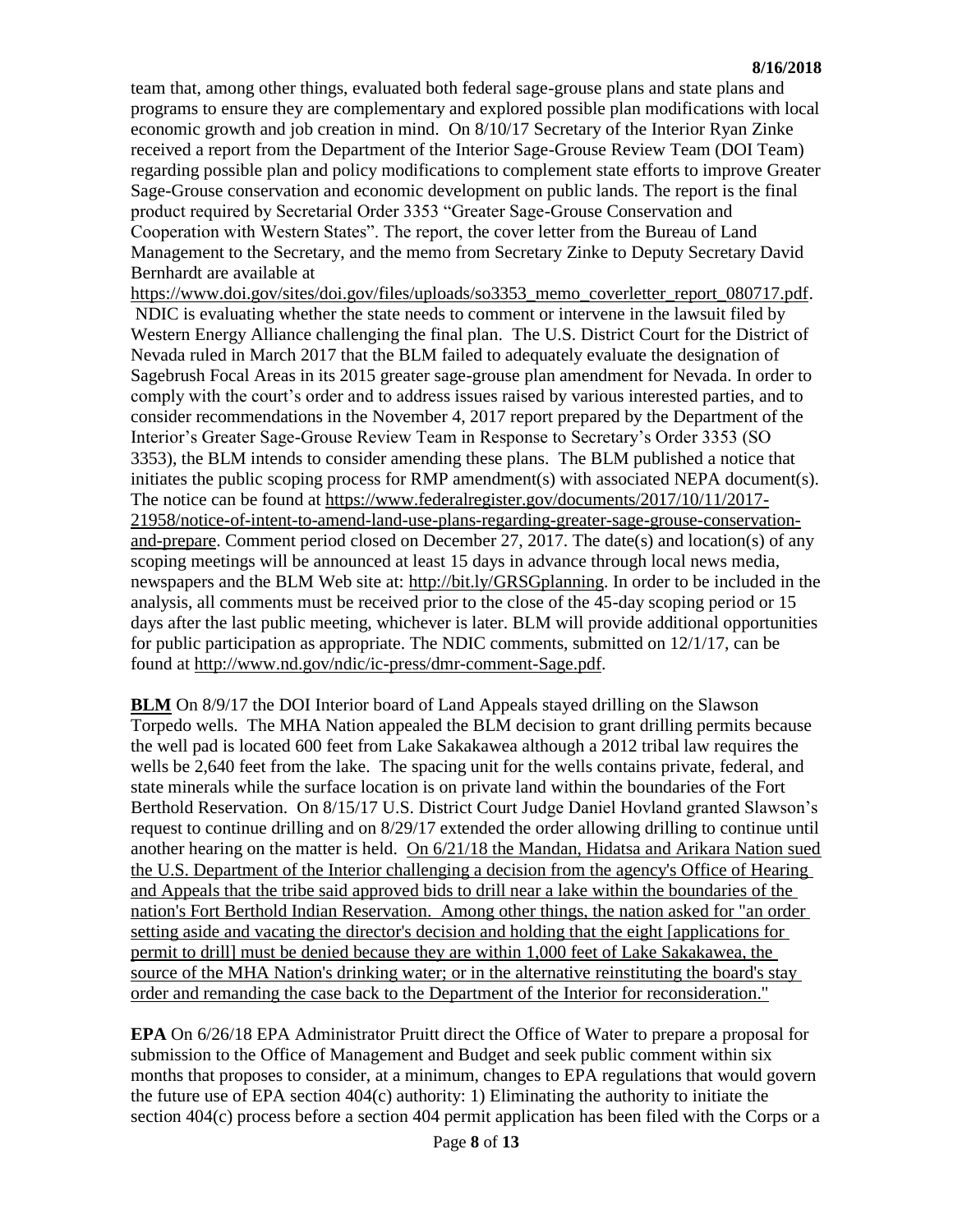state, otherwise known as the "preemptive veto", 2) Eliminating the authority to initiate the section 404(c) process after a permit has been issued by the Corps or a state, otherwise known as the "retroactive veto", 3) Requiring a regional administrator to obtain approval from EPA Headqua11ers before initiating the section 404(c) process, 4) Requiring a regional administrator lo review and consider the findings of a final Environmental Assessment or Environmental Impact Statement prepared by the Corps or a state before preparing and publishing notice of a proposed determination, and 5) Requiring the agency to publish and seek public comment on a final determination before such a determination takes effect.

**EPA** On 8/26/15 a coalition of environmental organizations filed a 60 day legal notice with the U.S. Environmental Protection Agency demanding more regulation of drilling and fracking waste. The groups are the Environmental Integrity Project, Natural Resources Defense Council, Earthworks, Responsible Drilling Alliance, San Juan Citizens Alliance, West Virginia Surface Owners Rights Organization, and the Center for Health, Environment and Justice. On 5/4/16 the same environmental groups filed suit against the EPA in the federal district court for the District of Columbia. The Plaintiffs Allege that EPA "has failed to meet its nondiscretionary duty" under the federal Resource Conservation and Recovery Act (RCRA ) to review and revise the RCRA Subtitle D solid waste regulations for O&G wastes every three years and that EPA last completed such a review in 1988 and that EPA has failed to review or revise the guidelines for state solid waste plans since 1981.

Plaintiffs want to force EPA to do two things-

1. Issue more stringent regulations for managing and disposing of O&G wastes, including on issues such as open-air pits and impoundments used for storing O&G wastewater, underground injection wells, and the transportation of O&G wastes by truck or pipeline.

2. Make the state solid waste plan guidelines more stringent and comprehensive. The document filed in the suit can be found at [http://environmentalintegrity.org/wp](http://environmentalintegrity.org/wp-content/uploads/2016-05-04-RCRA-OG-Wastes-Deadline-Suit-Complaint-FILED.pdf)[content/uploads/2016-05-04-RCRA-OG-Wastes-Deadline-Suit-Complaint-FILED.pdf](http://environmentalintegrity.org/wp-content/uploads/2016-05-04-RCRA-OG-Wastes-Deadline-Suit-Complaint-FILED.pdf) On 6/30/16 North Dakota filed motions to intervene in order to prevent a sue and settle situation that would adversely impact state regulatory jurisdiction and to dismiss the case. Motions to Intervene were also filed by the Texas Railroad Commission, American Petroleum Institute, Independent Petroleum Association of America, and the association of Texas oil and gas producer/royalty owners (TIPRO). The plaintiffs and EPA each filed motions to oppose the motions to intervene. North Dakota filed a reply in support of its motion on 9/23/16. Late Friday afternoon 11/18/16 the U.S. District Court in Washington DC denied North Dakota and the two industry association's Motions to Intervene. The Court accepted the NGOs' statements in their briefs that all they asked for in their Complaint was a deadline for EPA to conduct a rulemaking, and concluded that none of the intervenors had demonstrated a sufficient "injury" to support standing in that context. On 12/23/16, EPA and the NGOs submitted a proposed consent decree to the Court that would settle the RCRA Subtitle D litigation. Unlike under the Clean Air Act, there is no statutory RCRA requirement that the proposed decree be published in the Federal Register or put out for public comment. NDIC has significant concerns about the proposed decree and submitted a letter to the court expressing those concerns. Since the court denied ND's motion to intervene, ND is not a party. The consent decree was approved Dec. 28 by U.S. District Judge John D. Bates. The EPA has agreed to review the regulations and by November 2019 either propose new rules or determine that new rules aren't necessary. This is a sue and settle deal. On 1/13/17 North Dakota filed an appeal of the decision(s), consent decree, and federal reimbursement of plaintiffs legal costs. As part of the appeal process, on 03/24/17 North Dakota filed a statement of issues and the other administrative filings: (1) Whether the District Court erred in denying North Dakota's motion to intervene in order to represent its sovereign interests in a case in which the Plaintiffs-Appellees seek to compel the U.S. Environmental Protection Agency ("U.S. EPA") to review and revise solid waste management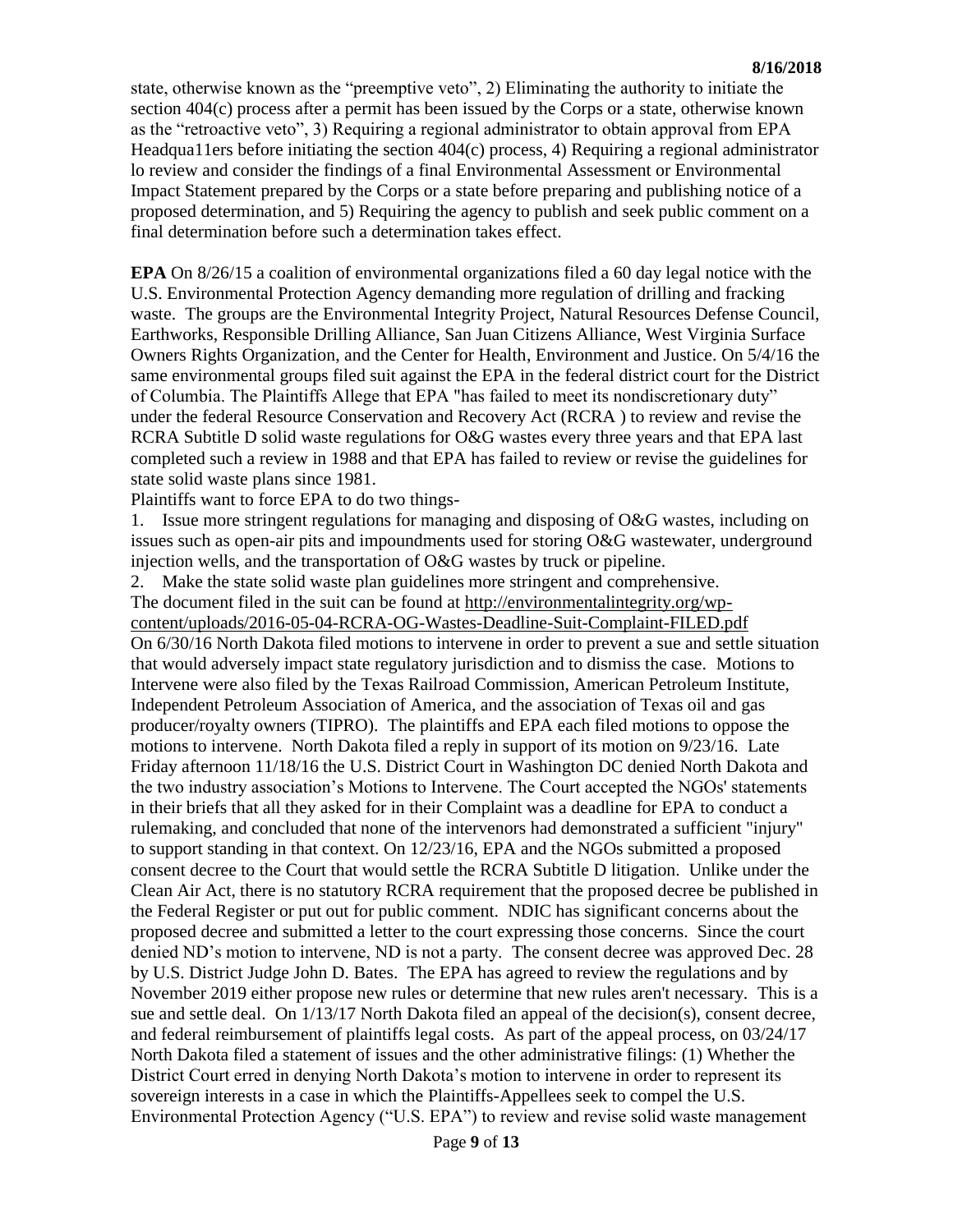regulations under Subtitle D of the Resource Conservation and Recovery Act. (2) Whether the District Court erred in concluding that North Dakota did not have Article III standing in this case. (3) Whether the District Court erred in concluding that North Dakota should be held to a different, and more stringent, standard for Article III standing than the Plaintiffs-Appellees. (4) Whether the District Court erred in entering a Consent Decree that violates Subtitle D of RCRA because it omits statutory non-discretionary duties with which U.S. EPA must comply, and would impose new non-discretionary duties on U.S. EPA that are not contained in the statute. North Dakota filed its opening appeal brief in the UNITED STATES COURT OF APPEALS FOR THE DISTRICT OF COLUMBIA CIRCUIT on 5/23/17. The EPA and the NGOs filed briefs 6/21/17 and North Dakota filed a reply brief 7/5/17. Oral arguments on the denial of North Dakota's motion to intervene were conducted on 11/07/17. On 11/28/17 the D.C. Circuit denied North Dakota's appeal in the RCRA Subtitle D case. The Court did not engage the state's arguments and decided the case based on precedent from previous industry cases in which they denied intervention in "sue and settle" cases.

**EPA** On 6/3/16 the final rule proposing a suite of changes to Clean Air Act permitting requirements for new and modified emissions sources in the oil and natural gas industry was published in the Federal Register. On 6/29/16 the NDIC decided to file a Petition for Review with the US Appeals Court for the District of Columbia to defend the state's sovereign jurisdiction over oil and gas regulation. Thirteen other states have joined this effort. North Dakota declined the standard offer to explore settlement through the court's mediation program. The proposed actions and NDIC comments are as follows:

o Proposed New Source Performance Standards – Docket ID number EPA-HQ-OAR-2010- 0505. NDIC comments can be found at [http://www.nd.gov/ndic/ic-press/EPA-HQ-OAR-2010-](http://www.nd.gov/ndic/ic-press/EPA-HQ-OAR-2010-0505.pdf) [0505.pdf](http://www.nd.gov/ndic/ic-press/EPA-HQ-OAR-2010-0505.pdf)

o Draft Control Techniques Guidelines – Docket ID number: EPA-HQ-OAR-2015-0216. NDIC comments can be found at<http://www.nd.gov/ndic/ic-press/EPA-HQ-OAR-2015-0216.pdf> o Proposed Source Determination Rule – Docket ID number: EPA-HQ-OAR-2013- 0685. NDIC comments can be found at [http://www.nd.gov/ndic/ic-press/EPA-HQ-OAR-2013-](http://www.nd.gov/ndic/ic-press/EPA-HQ-OAR-2013-0685.pdf) [0685.pdf](http://www.nd.gov/ndic/ic-press/EPA-HQ-OAR-2013-0685.pdf)

o Proposed Federal Implementation Plan for Implementing Minor New Source Review Permitting in Indian Country – Docket ID number: EPA-HQ-OAR-2014-0606. NDIC comments can be found at [http://www.nd.gov/ndic/ic-press/EPA-HQ-OAR-2014-0606.pdf.](http://www.nd.gov/ndic/ic-press/EPA-HQ-OAR-2014-0606.pdf) North Dakota et al. and EPA have filed motions to govern further proceedings and briefing schedules. On 3/28/17 President Trump issued an executive order which in part directs "The Administrator shall review the final rule entitled "Oil and Natural Gas Sector: Emission Standards for New, Reconstructed, and Modified Sources," 81 Fed. Reg. 35824 (November 3, 2016), and any rules and guidance issued pursuant to it, for consistency with the policy set forth in section 1 of this order and, if appropriate, shall, as soon as practicable, suspend, revise, or rescind the guidance, or publish for notice and comment proposed rules suspending, revising, or rescinding those rules." On 4/7/17 EPA filed a motion to hold the cases in abeyance. On 6/8/17 the NGO environmental groups challenged EPA's November 5th decision to issue a 90 day stay of the Rule's upcoming implementation dates. The NGOs argue that EPA's justifications for its stay (onerous implementation costs and excessive state administrative burdens) of the Rule were already raised and rejected by EPA during EPA's original rulemaking and that the requirements of a "judicial stay" are not met. The NGO's action is a new case, filed in the D.C. Circuit. They have also filed an emergency motion asking the Court to immediately vacate EPA's decision. On November 3 the DC Circuit court issued a 2:1 decision granting the NGO petition and vacating EPA's 90 day stay of the rule. North Dakota filed an amicus brief in support of the EPA stay. On 7/13/17 the same DC Circuit court granted an EPA motion to recall the mandate and granting 14 days for then EPA to seek reconsideration or review by the full court. API and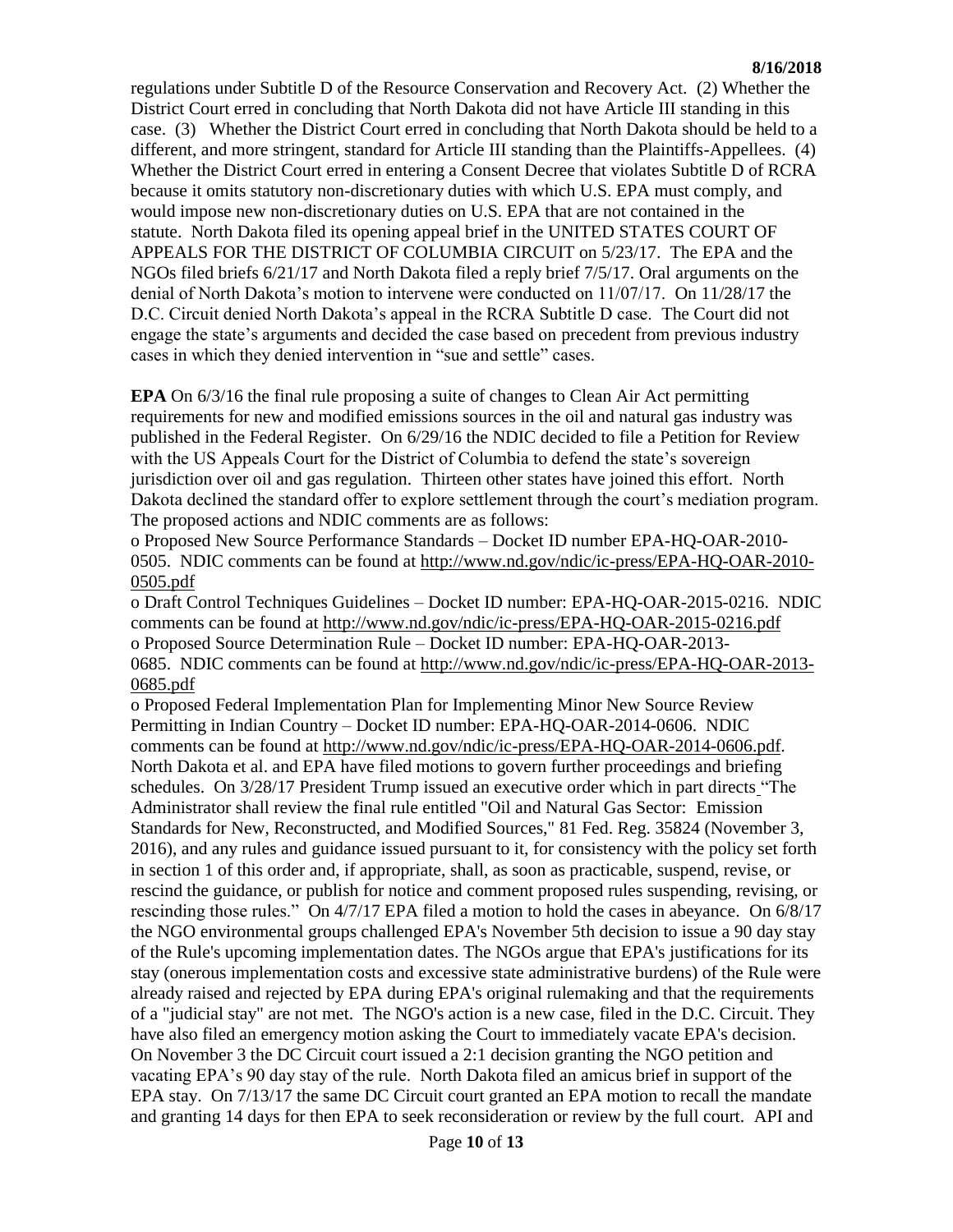WVA along with other states filed petitions for rehearing en banc, but on  $8/10/17$  the entire DC Circuit issued an order denying the API and WVa et al States petitions. EPA now proposes a 2-year stay of certain provision in the oil and gas NSPS. North Dakota filed comments on 8/9/17 in support of the proposed 2-year stay. On 11/8/17 EPA published a Federal Register notice request for supplemental comments relating to the current Administration's efforts to change course on the oil and gas sector methane regulations put in place by the Obama Administration. North Dakota did not submit additional comment to EPA because the North Dakota comments submitted on 8/9/17 correctly advocate that EPA's rationale for the two year stay also justifies outright repeal of the original Rule, so it justifies a two year stay.

**EPA** published an advanced notice of proposed rule-making to seek comments on the information that should be reported or disclosed for hydraulic fracturing chemical substances and mixtures and the mechanism for obtaining this information. The proposed rule-making is in response to a petition from Earthjustice and 114 other groups who are opposed to the use of the GWPC-IOGCC FracFocus website process of chemical disclosure and any type of trade secret protection for hydraulic fracturing fluid mixtures. These groups are requesting EPA regulation of chemical disclosure under the federal Toxic Substances Control Act. Thanks to all who provided comments in support of a "states first" policy. NDIC comments can be viewed at <http://www.nd.gov/ndic/ic-press/DMR-frac714.pdf>

**EPA** Administrator, Gina McCarthy, and the Assistant Secretary of the Army (Civil Works), Jo Ellen Darcy, signed the "Waters of the United States" final rule on 05/27/2015. The final rule was published in the Federal Register  $7/29/15$  and became effective in 37 states on 8/28/15. North Dakota, Alaska, Arizona, Arkansas, Colorado, Idaho, Missouri, Montana, Nebraska, New Mexico, Nevada, South Dakota, and Wyoming filed a lawsuit in U.S. District Court, claiming the final rule would harm states as regulators of the waters and lands. On 8/27/15 Federal District Judge Erickson granted a preliminary injunction preventing enforcement of the rule in the 13 states. The North Dakota case will now be subject to appeal, but no schedule has been set at this time. NDIC comments can be viewed at [http://www.nd.gov/ndic/ic-press/WOTUS](http://www.nd.gov/ndic/ic-press/WOTUS-comments.pdf)[comments.pdf](http://www.nd.gov/ndic/ic-press/WOTUS-comments.pdf)

Texas, Mississippi and Louisiana filed a joint complaint in the U.S. District Court for the Southern District of Texas, charging that the rule is unconstitutional. Ohio and Michigan filed a complaint in the U.S. District Court for the Southern District of Ohio, alleging that the expansion of jurisdiction includes dry land. Georgia and eight other states (Alabama, Florida, Kansas, Kentucky, South Carolina, Utah, West Virginia and Wisconsin) filed suit in the U.S. District Court for the Southern District of Georgia, asking the court to vacate the rule and block its enforcement by injunction. On 10/9/15 the United States Court Of Appeals for the Sixth Circuit granted a nationwide stay of the WOTUS rule pending jurisdiction determinations. On 2/28/17 President Trump signed an executive order directing the EPA to take action, paving the way for the elimination of the rule. North Dakota plans to continue active participation in the litigation of this rule until the EPA takes final action eliminating the rule. On 6/27/17 The EPA and USACOE filed an official proposal to withdraw the rule and begin a replacement rulemaking process. The proposed rule was published in the Federal Register on 6/27/17. A group of North Dakota agencies filed comments supporting withdrawal of the rule and beginning the replacement process.

**PHMSA** Advance notice of proposed rulemaking (ANPRM)was announced 1/10/17. SUMMARY: PHMSA is considering revising the Hazardous Materials Regulations (HMR) to establish vapor pressure limits for unrefined petroleum-based products and potentially all Class 3 flammable liquid hazardous materials that would apply during the transportation of the products or materials by any mode. PHMSA is currently assessing the merits of a petition for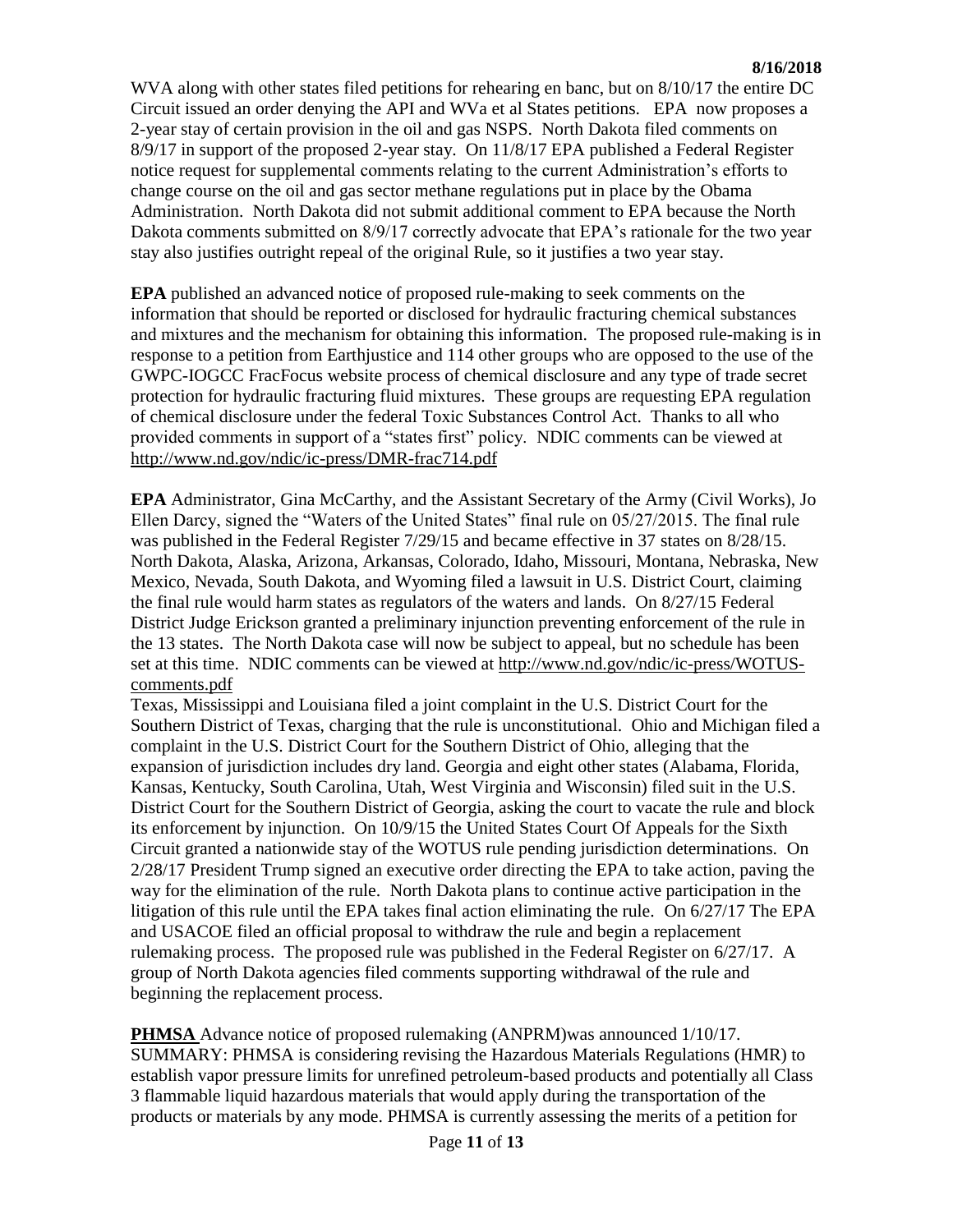rulemaking submitted by the Attorney General of the State of New York regarding vapor pressure standards for the transportation of crude oil. The petition requests that PHMSA implement a Reid Vapor Pressure (RVP) limit less than 9.0 pounds per square inch (psi) for crude oil transported by rail. This rule making could substantially interfere with NDIC oil conditioning regulations. You can read about the NDIC regulations at [https://www.dmr.nd.gov/oilgas/2014Permitting\(2\).asp.](https://www.dmr.nd.gov/oilgas/2014Permitting(2).asp) NDIC submitted comments on 3/20/17 and the comment period closed on 5/19/17. On June 6, 2018 Senator Schumer wrote urging DOE and PHMSA to propose and quickly finalize a rule establishing federal volatility standards for the shipment of crude oil by rail in the United States. The NDIC submitted letter on 6/28/18 to proactively correct several conclusions and statements in Senator Schumer's letter about NDIC oil conditioning regulations and provide the background and a better understanding of the state's oil conditioning standards for Bakken, Three Forks, and/or Sanish crude oil prior to market transport.

**USFWS** has made a decision to list the Dakota Skipper and Powershiek Skipperling to receive protection under the Endangered Species Act. Additional potential listing of concern are the Rufa Red Knot, Sprague's Pipit, Greater Sage Grouse, Monarch Butterfly, Sturgeon Chub, and Sicklefin Chub.

**USFWS** has published a new final rule to revise Management of Non-Federal Oil and Gas Rights. Key components of the proposed rule include: A permitting process for new operations; A permitting process for well plugging and reclamation for all operations; Information requirements for particular types of operations; Operating standards so that both the Service and the operator can readily identify what standards apply to particular operations; Fees for new access beyond that held as part of the operator's oil and gas right; Financial assurance (bonding); Penalty provisions; Clarification that the process for authorizing access to non-Federal oil and gas properties in Alaska will continue to be controlled by 43 CFR part 36, which implements provisions of the Alaska National Interest Lands Conservation Act; and Codification of some existing agency policies and practices. The proposed rule can be viewed online at<http://www.fws.gov/policy/library/2015/2015-30977.html> comments on the proposed rule were due 4/9/2016. NDIC comments can be found at [http://www.nd.gov/ndic/ic](http://www.nd.gov/ndic/ic-press/DMR-FWS-0086.pdf)[press/DMR-FWS-0086.pdf](http://www.nd.gov/ndic/ic-press/DMR-FWS-0086.pdf) On 6/28/16 USFWS published the handbook for implementing the rule. On 7/11/16 Congressman Cramer successfully included a prohibition on funding for the US Fish and Wildlife Service Management of Non-Federal Oil and Gas rule in the House Interior and Environment Appropriations bill which has a number of other provisions prohibiting this Administration from infringing on State's rights. The NDIC is evaluating the impacts of rule and handbook to determine if legal action is appropriate. On 3/28/17 President Trump issued an executive order which in part directs "The Secretary of the Interior shall review the following final rules, and any rules and guidance issued pursuant to them, for consistency with the policy set forth in section 1 of this order and, if appropriate, shall, as soon as practicable, suspend, revise, or rescind the guidance, or publish for notice and comment proposed rules suspending, revising, or rescinding those rules:". This rule is included in the list as item (iii). North Dakota plans to continue monitoring potential participation in litigation of this rule until the USFWS takes final action eliminating the rule.